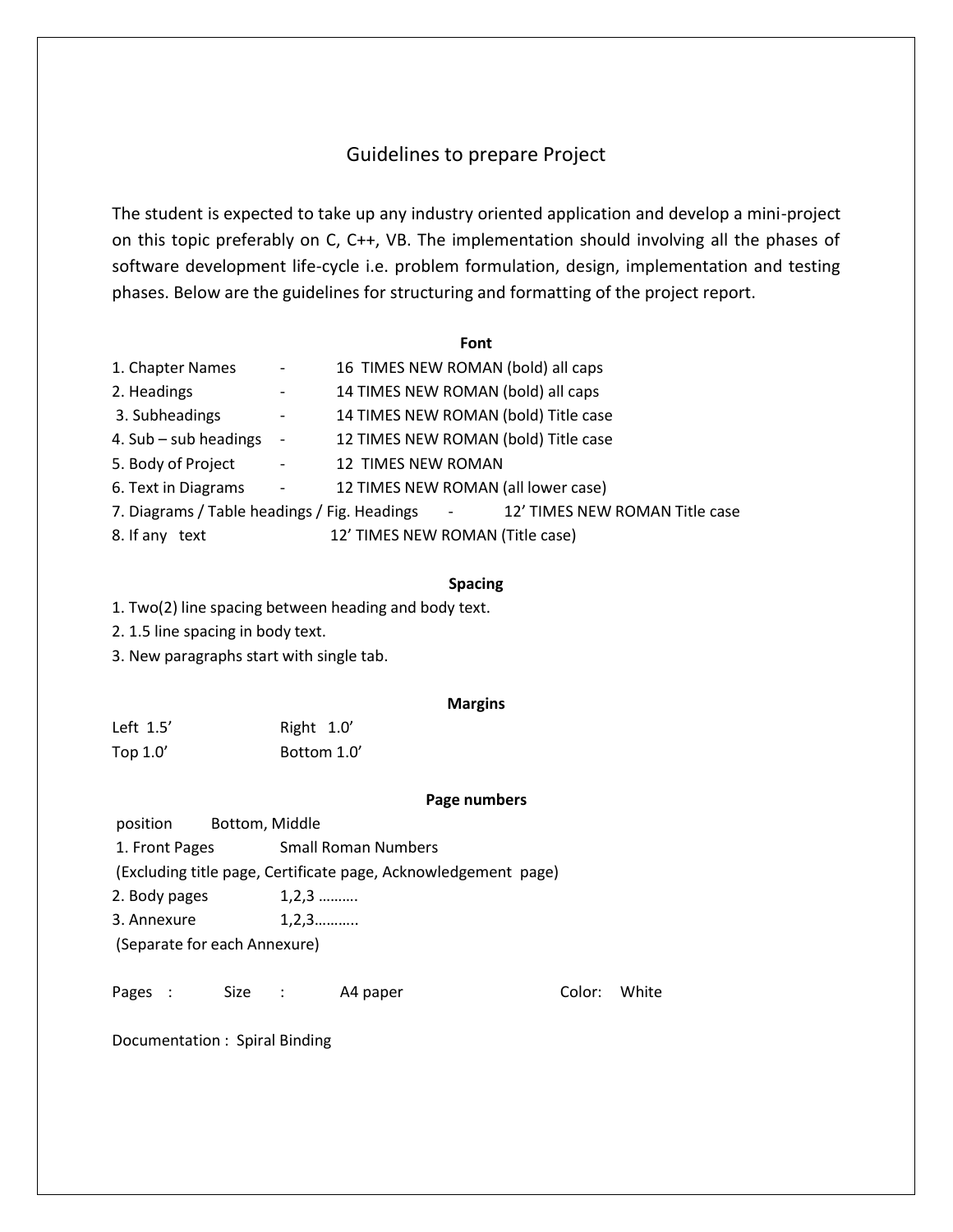#### **Front Pages**

- Page 1 Title Page
- Page 2 Certificate
- Page 3 Acknowledgement
- Page 4 Contents
- Page 5 Abstract
- Page 6 List of Figures/ tables/ screens
- Page 7 Symbols & Abbreviations

### **CONTENTS**

Abstract List of Figures List of Tables List of Screens Symbols & Abbreviations

- 1. Introduction
	- 1.1 Motivation
	- 1.2 Problem definition
	- 1.3 Objective of Project
	- 1.4 Limitations of Project
	- 1.5 Organization of Documentation

## 2. LITERATURE SURVEY

- 2.1 Introduction
- 2.2 Existing System
- 2.3 Disadvantages of Existing system
- 2.4 Proposed System
- 2.5 Conclusion

## 3. ANALYSIS

- 3.1 Introduction
- 3.2 Software Requirement Specification
	- 3.2.1 User requirement
	- 3.2.2 Software requirement
	- 3.2.3 Hardware requirement
- 3.3 Content diagram of Project
- 3.4 Algorithms ad Flowcharts
- 3.5 Conclusion
- 4. DESIGN
	- 4.1 Introduction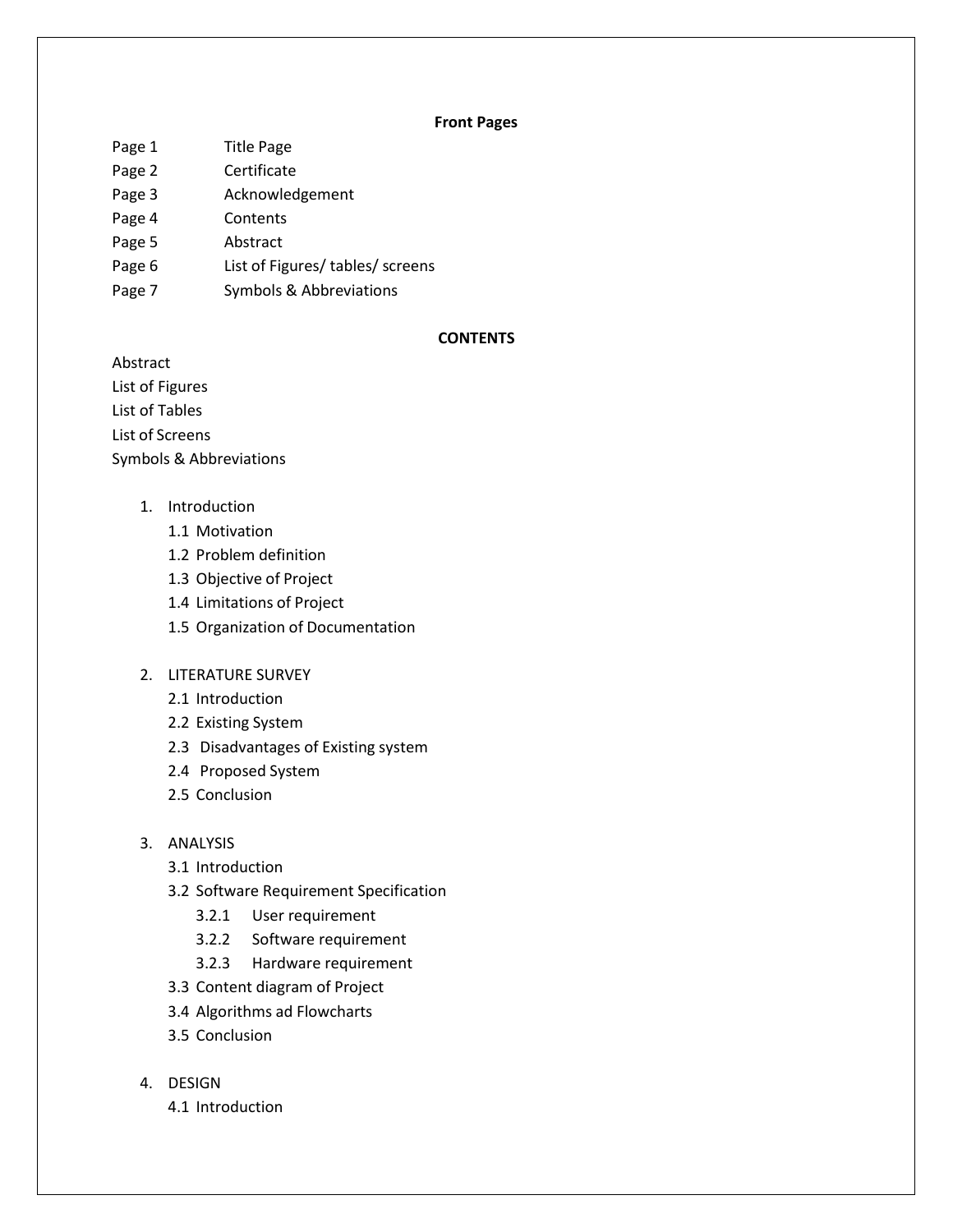- 4.2 DFD / ER / UML diagram (any other project diagrams)
- 4.3 Module design and organization
- 4.4 Conclusion
- 5. IMPLEMENTATION & RESULTS
	- 5.1 Introduction
	- 5.2 Explanation of Key functions
	- 5.3 Method of Implementation
		- 5.2.1 Forms
		- 5.2.2 Output Screens
		- 5.2.3 Result Analysis
	- 5.4 Conclusion
- 6. TESTING & VALIDATION
	- 6.1 Introduction
	- 6.2 Design of test cases and scenarios
	- 6.3 Validation
	- 6.4 Conclusion

| 7. CONCLUSION : First Paragraph | $\overline{\phantom{0}}$ | <b>Project Conclusion</b> |
|---------------------------------|--------------------------|---------------------------|
| Second Paragraph                | $\overline{\phantom{0}}$ | Future enhancement        |

## **REFERENCES**

- 1. Author Name, Title of Paper/ Book, Publisher's Name, Year of publication
- 2. Full URL Address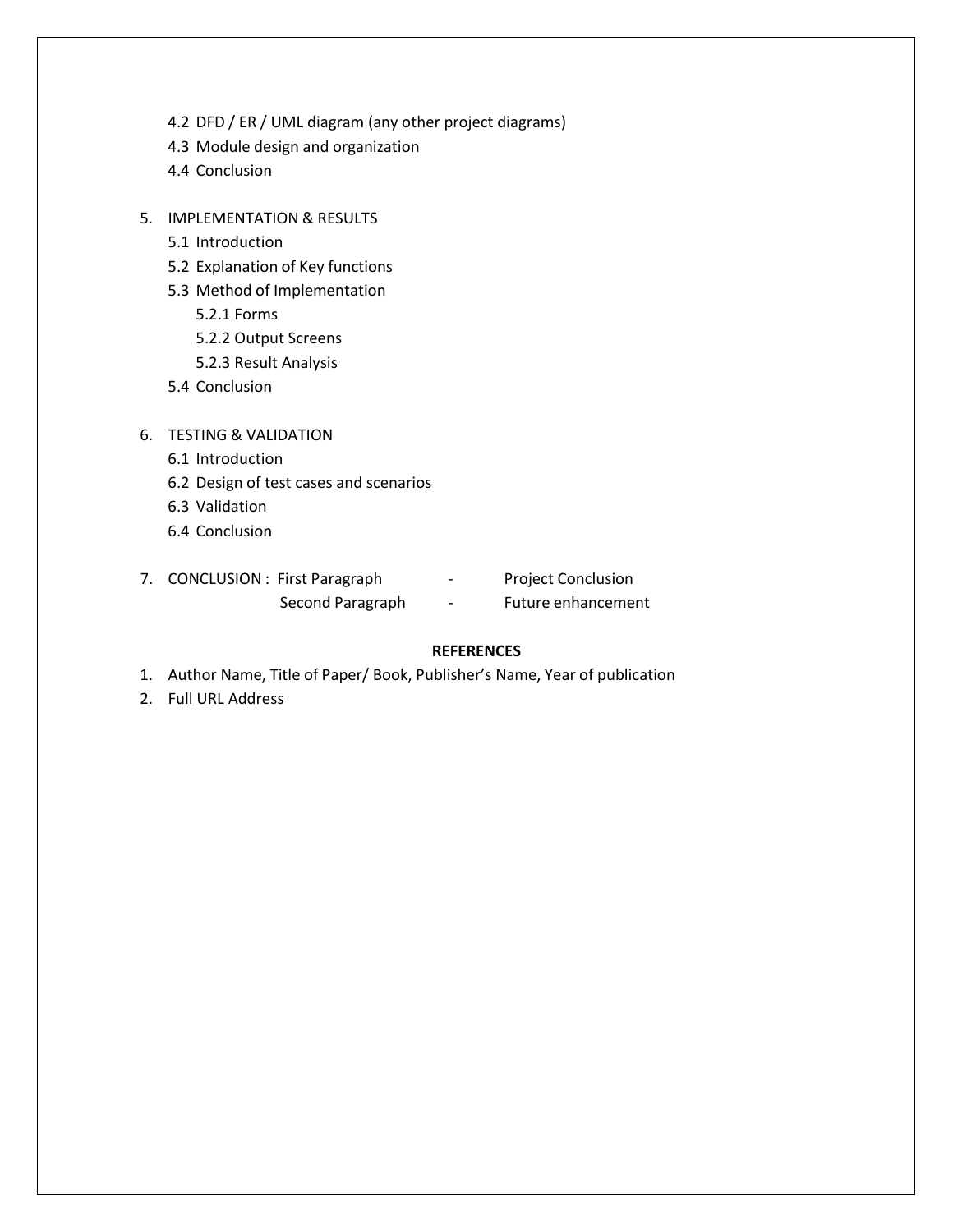A Project report on

# **<<Title of the project>>**

BACHELOR/MASTER/ POST-GRADUTE DIPLOMA

IN

**<<Computer Science/ Information Technology>>**

Submitted By

**<< Name of the Student >>**

**<< Enrollment No >>**

Under the Guidance of **<< Guide Name >>** << Designation >>

**<<Your Study Center Name in CAPS>>**

**<< University Logo >>**

**School of Computer Science and IT,**

**Uttarakhand Open University, Haldwani**

# **2022**